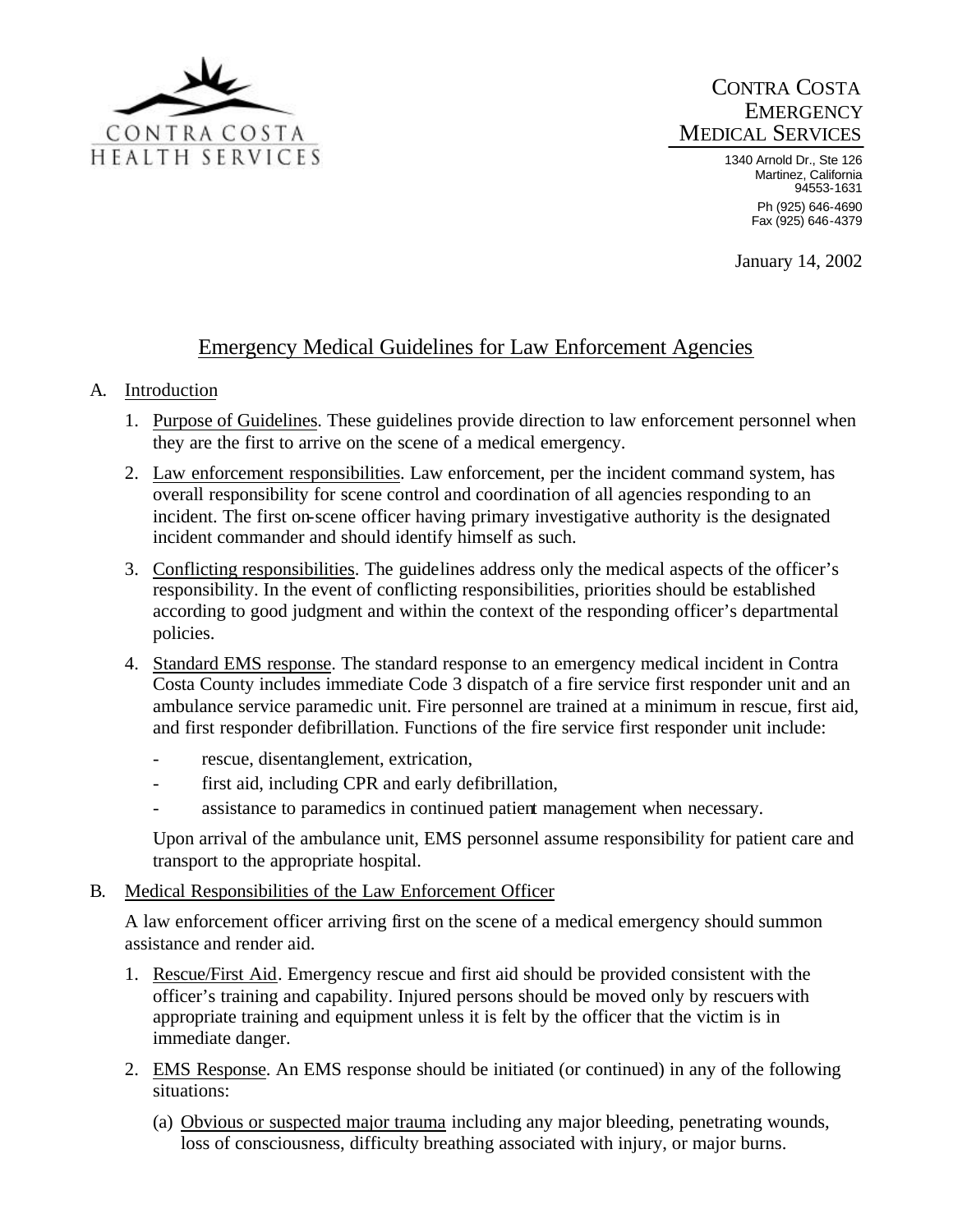- (b) Possible hidden major trauma including motor vehicle accidents with significant damage to the vehicle (rollover, bent steering wheel, cracked windshield, intrusion of vehicle into passenger space 1 foot or more), any person thrown from or hit by a motor vehicle, falls from greater than 15 feet, or other high impact injuries. A patient may lack any visible injury or clinical symptoms, yet have sustained major life threatening internal injuries.
- (c) Obvious or suspected grave illness or medical condition including cardiac arrest, chest pain, shortness of breath or breathing difficulty, abdominal pain, altered mental status, seizure, drug overdose, eminent child birth, or near drowning.
- (d) Request by any injured or ill person for an emergency ambulance.
- (e) Any person requiring restraints for transport in connection with a psychiatric evaluation under Section *5150.*
- (f) Any other situation that in the officer's judgment requires an EMS response.
- 3. Patient Care Responsibilities

When law enforcement personnel are the first to arrive on scene of an incident where someone has been injured they have a duty to remain on scene until responsibility for patient care is transferred to a person of equal or higher medical training. In the event of conflicting responsibilities, priorities should be established according to good judgment and within the context of the responding officer's departmental policies.

## C. Levels of EMS Response

1. Fire and Ambulance. Code 3

Fire and ambulance Code 3 is the standard response to medical emergencies and should be initiated in all instances of life threatening or potentially life threatening medical emergencies. Whenever available, a paramedic unit will respond to a Code 3 ambulance request. (Code 3 is a term used to describe use of red warning lamps and siren as permitted by Vehicle Code Section 21055 if the vehicle is being driven in response to an emergency call.)

2. Ambulance only. Code 3

This response is reserved for:

- (a) Incidents in which fire personnel are already on the scene and have determined that there is a need for emergency ambulance response, and additional rescue/first aid personnel are not needed, or
- (b) Incidents in which a law enforcement officer has determined that circumstances at the scene require rapid transport of a patient away from the incident scene.
- 3. Ambulance only. Code 2

"Code 2" ambulance response is used to designate calls to which an immediate response is indicated, but the response is to be made without red lights or sirens and in full compliance with all rules of the road. An ambulance may be requested Code 2 or reduced to Code 2 when, in the judgment of the officer on the scene, the patient's condition is not immediately life threatening and the difference in response time would not have an impact on patient outcome. Basic life support (EMT) ambulance units may be dispatched on Code 2 calls at the option of the ambulance service. An ambulance on a Code 2 response may be diverted to a Code 3 call, in which case another unit is immediately assigned to respond to the initial Code 2 request.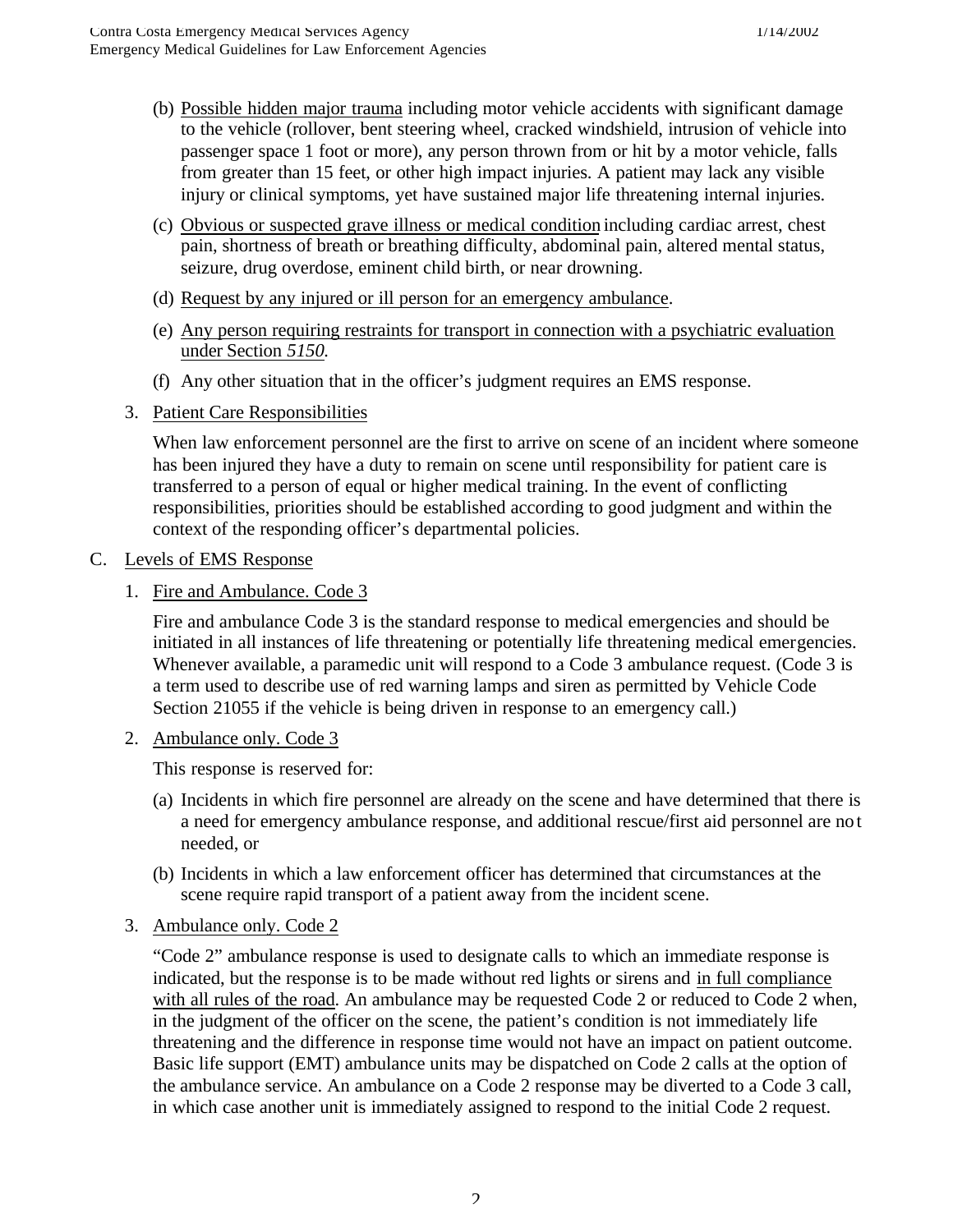## D. Cancellation of EMS Response

#### 1. No Patient/Patient Gone on Arrival

Law enforcement personnel arriving on the scene of a reported medical incident may cancel the EMS response (fire and ambulance) if it is determined that there is no patient or that the patient has been transported by another means. ("No patient" refers to a situation where it is determined that no person at the incident scene has suffered an injury or illness requiring an EMS response. This is different from a situation in which the patient refuses medical treatment or transport, as discussed below.)

- 2. Patient Refusal
	- (a) Competent Adult

A competent adult (age 18 or older or emancipated minor) may refuse medical care or ambulance transport. However, law enforcement personnel should not use patient refusal as a basis to cancel or fail to initiate EMS response. Once on the scene, medical personnel will attempt to persuade the patient to accept care. If the patient continues to refuse, ambulance personnel will complete an AMA ("against medical advise") form documenting refusal of care. Law enforcement personnel may be reque sted to witness the patient refusal.

(b) Adult Not Competent to Refuse Treatment

Patients with the following conditions are potentially incapable of making a competent decision regarding their medical care and transport:

- altered level of consciousness
- actual or threatened suicide attempt
- severely altered vital signs
- clearly irrational in the presence of a life-threatening condition
- 5150 hold (Note, however, that a 5150 cannot be issued to force medical treatment upon a competent adult who has refused care.)
- (c) Juvenile

If in the judgment of the officer, a juvenile with a medical emergency requires treatment and transport and is refusing this, consider taking the juvenile into custody under Section *625(c)* W&I.

3. Determination of Death in the Field

Law enforcement personnel who are first on scene may determine death in the field for pulseless, non-breathing victims in the following categories:

- (a) Total decapitation
- (b) Total incineration
- (c) Decomposition of body tissues
- (d) Rigor mortis, except when drug ingestion or hypothermia (cold water submersion, exposure) is a possible contributing factor.
- (e) Hospice patients
- (f) Persons with a Contra Costa County Prehospital Do Not Resuscitate Order (form)